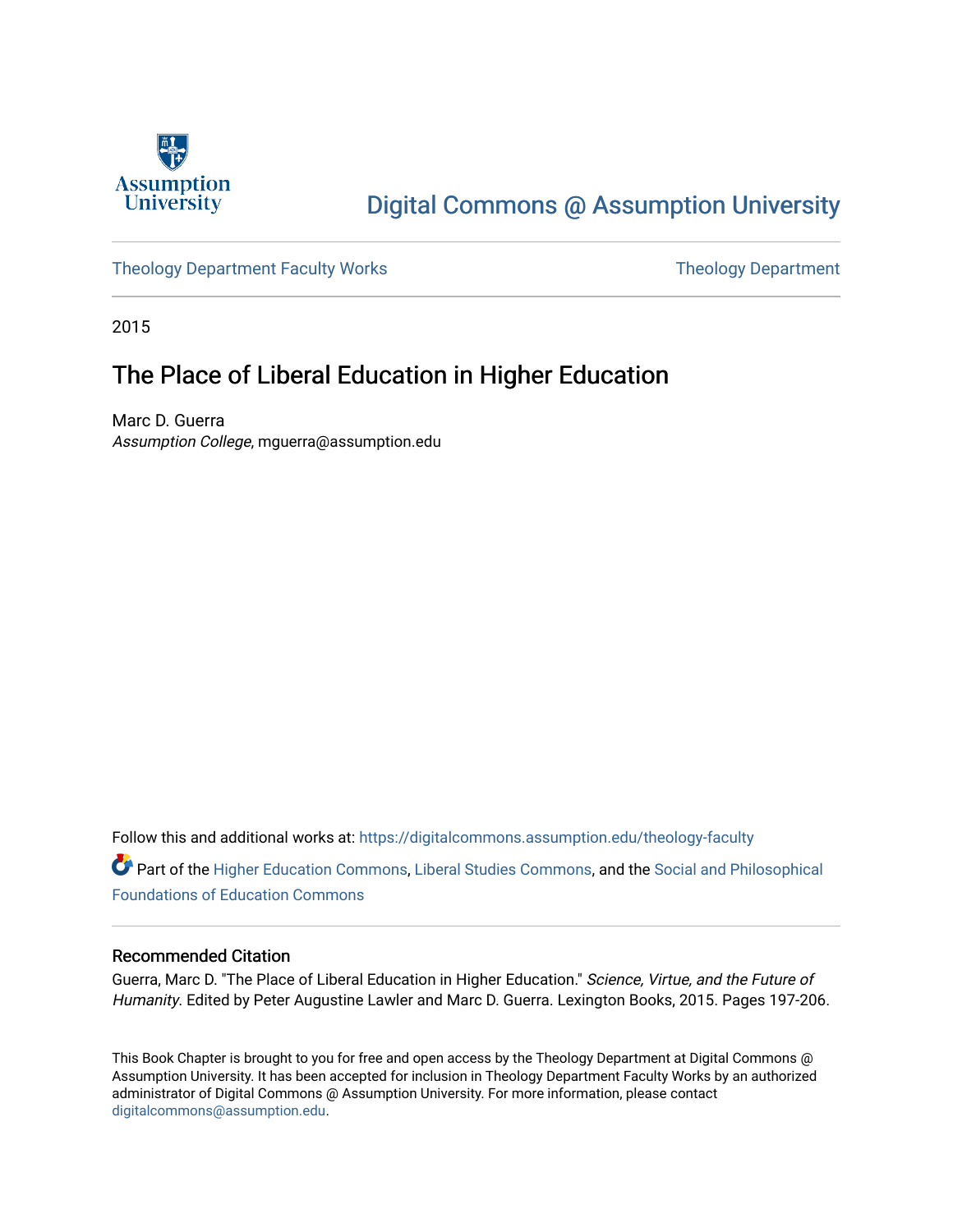# **The Place of Liberal Education in Higher Education**

## **Marc D. Guerra**

Every once in a while as I am guiding my students through what I think is an important passage in, say, one of Augustine's or Descartes' or Pascal's writings, I am reminded of something my favorite *Seinfeld* character says in one of my favorite episodes of *Seinfeld.* The episode is titled "The Little Jerry." In it Kramer buys a chicken in the hopes of being able to procure fresh eggs. When he finds out he actually bought a rooster, he trains the bird to cockfight. Huddled around a miniature gladiatorial arena at Little Jerry's first fight, Jerry and Elaine begin to discuss her balding boyfriend's recent marriage proposal. Jerry turns to Elaine and says, if you get married "your life is totally going to change." To which in a rare moment of genuine, if less than flattering, self-awareness, Elaine remarks, "Jerry, it is 3:30 in the morning, I am at a cockfight, what am I clinging to?" To be honest, at these moments I am probably not the only one in my classroom who feels like asking what am I clinging to? By the looks on some of my students' faces, I am pretty sure they feel like it is 3: 30 in the morning and they have just inexplicably found themselves at a cockfight.

As a way of getting at the question "What are we clinging to?" when we ask students in contemporary colleges and universities to pore over such seemingly dated and impractical passages, let me begin by stating a rather elemental point: an education, by its very nature, is meant to affect a human being. An education is not meant to leave a person in the exact same state they were in before they were educated. The word education is derived from the Latin roots *e* (from or out of) and *duco* (I lead). Thus, at its etymological roots, education speaks of leading or directing a latent understanding out of someone. Education is not just something we undergo, something that hap-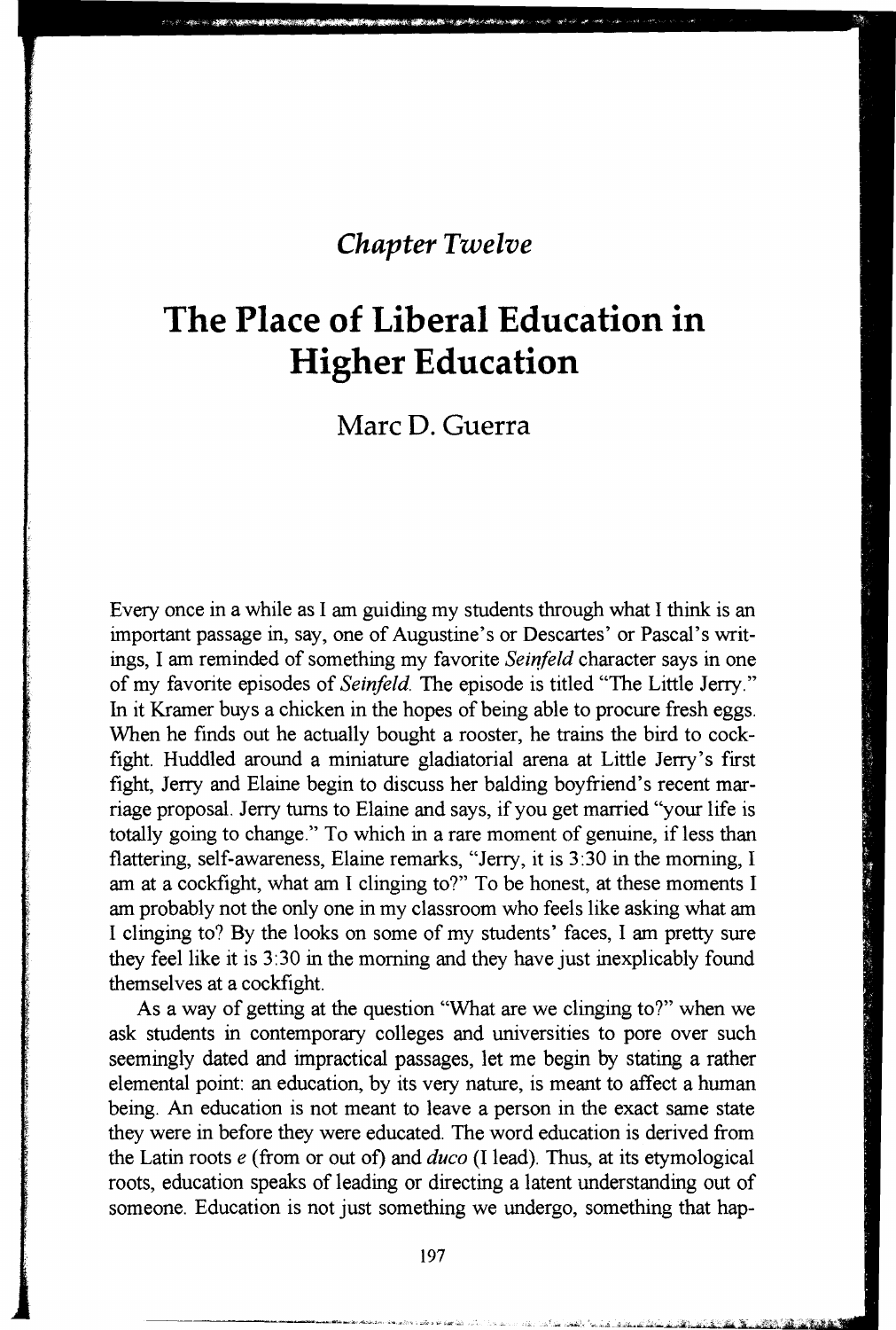pens to us. It is also something we actively partake of in the hope that our potential understanding of a thing will be actualized. These dual movements comport with commonsense understanding of education: we commonly think that education involves a teacher (one who leads or guides) and a student (one who is led or guided, one in whom something is drawn out of and formed).

Inasmuch as an education seeks to lead a human being to some desired end, it aims to be formative. To say that every education seeks to form a human being in light of some designated end or *telos* is to say that one can receive an education in many different things or many different ends. This point is sharpened-and made more problematic-when we think about *the*  fundamental end of all of the various kinds of education. Here, the opening of Augustine's short work *On Christian Doctrine* is instructive. Like Plato's Socrates does in the first book of the *Republic,* Augustine begins this work by noting that ultimately education requires human beings to think about the question of how they should live. At its peak, human education is inextricably caught up with our desire to answer the question of what kind of human being do we really want to be.

Taking responsibility (or "ownership" to use the wince-inducing jargon of contemporary Education Schools) for this kind of education is a daunting task, both for students and for teachers. For it requires us to think courageously and seriously about a wide range of important-and by no means easy-historical, moral, political, philosophical, and theological questions. The sophistic alternatives to such education either set such weighty questions aside or dogmatically assume that these questions have already been definitively asked and answered. Such alternatives reduce all aspects of human education to forms of methodological training. In the name of expediency or ideological certainty, they all but ensure that we will remain enslaved to the particular prejudices of our particular caves. As Max Weber, the founder of modem sociology, made clear in his "Science as a Vocation" lecture nearly a century ago, if education is understood simply as the acquisition of a specific set of methodological skills, it fatalistically resigns itself to forming only "specialists without spirit or vision and voluptuaries without heart." Liberal education refuses to accept such radical lowering of the educational horizon. It understands that specialized forms of education, in the final analysis, must be tied to the overarching concerns of human beings' most fundamental education. It understands that to the extent that education is a kind of specialization, it must eventually specialize in the end and perfection of human beings.

The observation that one and the same person can gain an education in several different disciplines is reflected in the very life of our universities. Dizzying in size and outwardly impressive in operation, the modem university has multiple—and seemingly always multiplying—parts. In it we find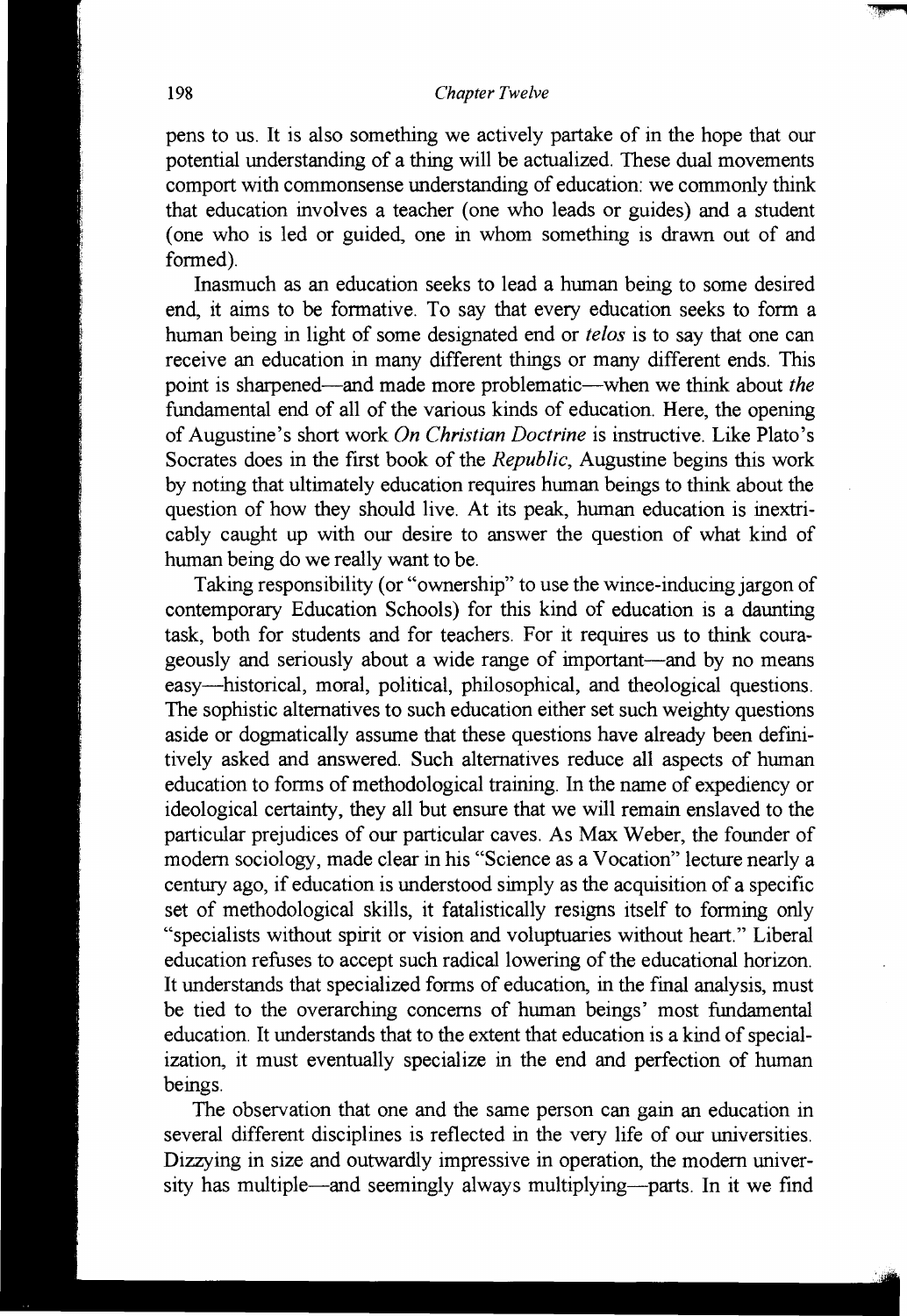#### *The Place ofLiberal Education in Higher Education* 199

r

 $\overline{\mathbf{S}}$ 

 $\overline{\mathbf{K}}$ t j

a n *\$ e*  g s k e 1- >f

d

)f Lg llS S. lS  $1$ m :)f 1e of ·a i.c ly ·al 1. lSt tal ilan

m es. er- $\mathbf d$ 

classes in astrophysics and apparel marketing, in English and entrepreneurship, in philosophy and paleontology. Nevertheless we still call it a *univer*sity. The university speaks of a unity in which there is a manifested plurality. One place, devoted to one end, in which one can study many things. That we can study a variety of different things contributes to the problem we encounter when we first choose to pursue a college or university education. For such a choice requires us, usually at the tender age of 18, to make a judgment about something prior to having the requisite knowledge that would allow us to make a sound judgment. Before we have gained substantive knowledge about what we can study or what would be best for us to study, we are asked to decide where we will study, what major we will study, and with whom we will study. Even if we choose at this point to defer to the judgment of another, we are still choosing. We are simply choosing on the basis of trust and belief, not on the basis of substantive, internalized knowledge. We are choosing to believe that a particular person, perhaps our mother or father or brother or high school teacher or some statistics-crunching, prestige measuring 25-year-old at *US News* or *Barron's* or ISI who just wants to please their editor, is worthy of our trust. Because we are not the intellectually selfstarting and self-determining minds that Descartes' depiction of the cogitating individual describes, we must choose. Not to do so, in some real way, would be inhuman.

What, then, defines an education as a liberal education? Today, the word liberal is viewed chiefly in a partisan context. We hear the term liberal and are apt to think that it refers to a person's partisan, political point of viewfor example, he is liberal, he voted for President Obama, or, she is conservative, she voted for Governor Romney. It is not surprising that when hearing the words liberal and education said together a good number of students, faculty, administrators, parents, and MSNBC or Fox pundits wittingly or unwittingly mistakenly attribute a political or partisan goal to this kind of education. Another common mistake is to think that a liberal education means that one is intellectually and culturally, as the saying goes, wellrounded. In this view, liberal education is reduced to an education that introduces one to a smattering of different subjects and fields of study. Thus understood, the liberally educated is the intellectual equivalent of the jack-ofall-trades, who is also the master of none. He is the perfect dinner guest, capable of talking to a variety of "interesting people" about a variety of "interesting" subjects over a complexly bodied glass of pinot noir and an organically fed free-range hen.

The word liberal is derived from the Latin *liber,* meaning free. A liberal education accordingly speaks of the kind of education that befits a free person. What kind of person is not free? A slave is not free. Liberal education liberates one from slavery. It frees us from our inherited ignorance and acquired falsehoods. It lets us see instances of ignorance and falsehood for

the complete state and state and the contract of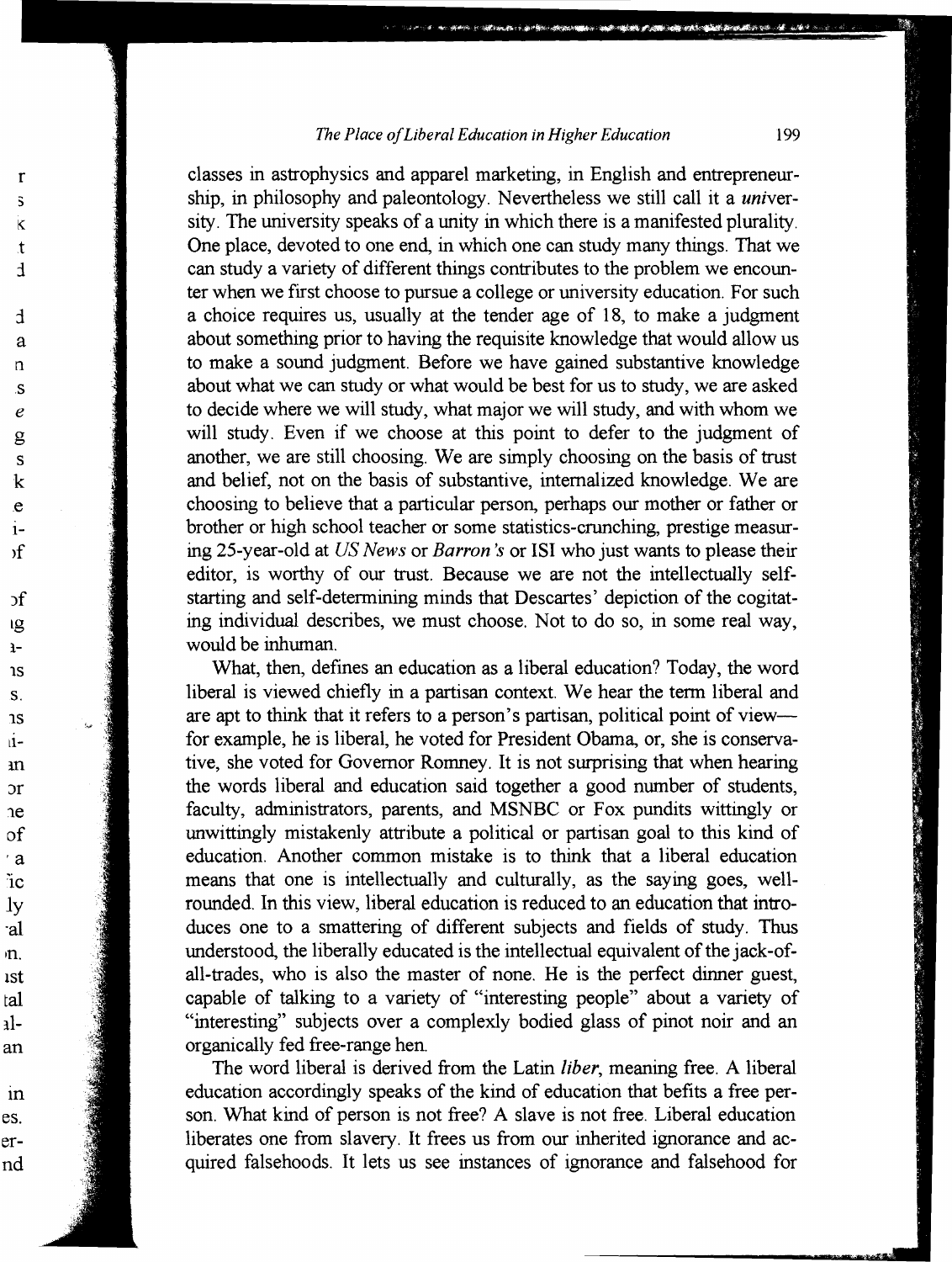what they truly are inasmuch as it allows us to discover and contemplate what is real, what truly exists, what Plato's Socrates periodically calls "the things that are." Such an education turns, in part, on the recognition that some things, the most important and highest things, are worth knowing for their own sake and other things are worth knowing for the sake of something else. Aristotle spoke of the distinction between theoretical knowledge, the type of knowledge that allows us to "behold" a thing, and practical knowledge, the type of knowledge that guides our activity as we attempt to do something in pursuit of a chosen end. Theoretical knowledge considers things that cannot be otherwise, things that are necessary, things that exist in the strong sense of the term. Practical knowledge, tethered to (but not exhausted by) knowledge of things we want or will, considers things that can be otherwise, things that can either be or not be, things that can be this way or that way. A liberal education should not only introduce us to the distinction between theoretical and practical knowledge, it should allow us to see that while it includes both kinds of knowledge (and thus is different from the Socratic philosopher's zetetic contemplation of "the whole"), it is more closely tied to knowledge of the things that are.

It goes without saying that it is extremely difficult to be free in the sense just described. To liberate oneself from long-held and often undetected opinions and prejudices is no mean task. The roots of such opinions and prejudices invariably run deep, and they are likely to be held by family and friends we hold dear. But we ought to remember that a liberal education need not divest us of each and every claim contained in our previously unexamined opinions and prejudices. Upon closer examination, some of these opinions may prove to be correct; some of these prejudices may prove to be accurate. A liberal education ought to allow us to separate right opinions from false ones; it ought to allow us also to recognize that many, if not most, of our opinions compound truths and falsehoods. Liberal education can help correct some of our less-than-sound opinions, even as it helps us move away from merely having an opinion about X to possessing genuine knowledge about X. Accordingly, liberal education rightly understood helps us to formulate sound judgments. It helps us to judge wisely, both in general and in an ongoing way, between those things that do and those things that do not contribute to the living of a genuinely human life.

At this point, let me say something which, I hope, has become obvious: a liberal education differs substantially from a political or civic education. Perhaps the best description of what a political or civic education is occurs at the beginning of the last book of Aristotle's *Politics,* the book in that work which deals, in an extended way, with education. Aristotle remarks that no one "will doubt that the legislator should direct his attention above all to the education of youth; for the neglect of education does harm to the constitution. The citizen should be molded to suit the form of government under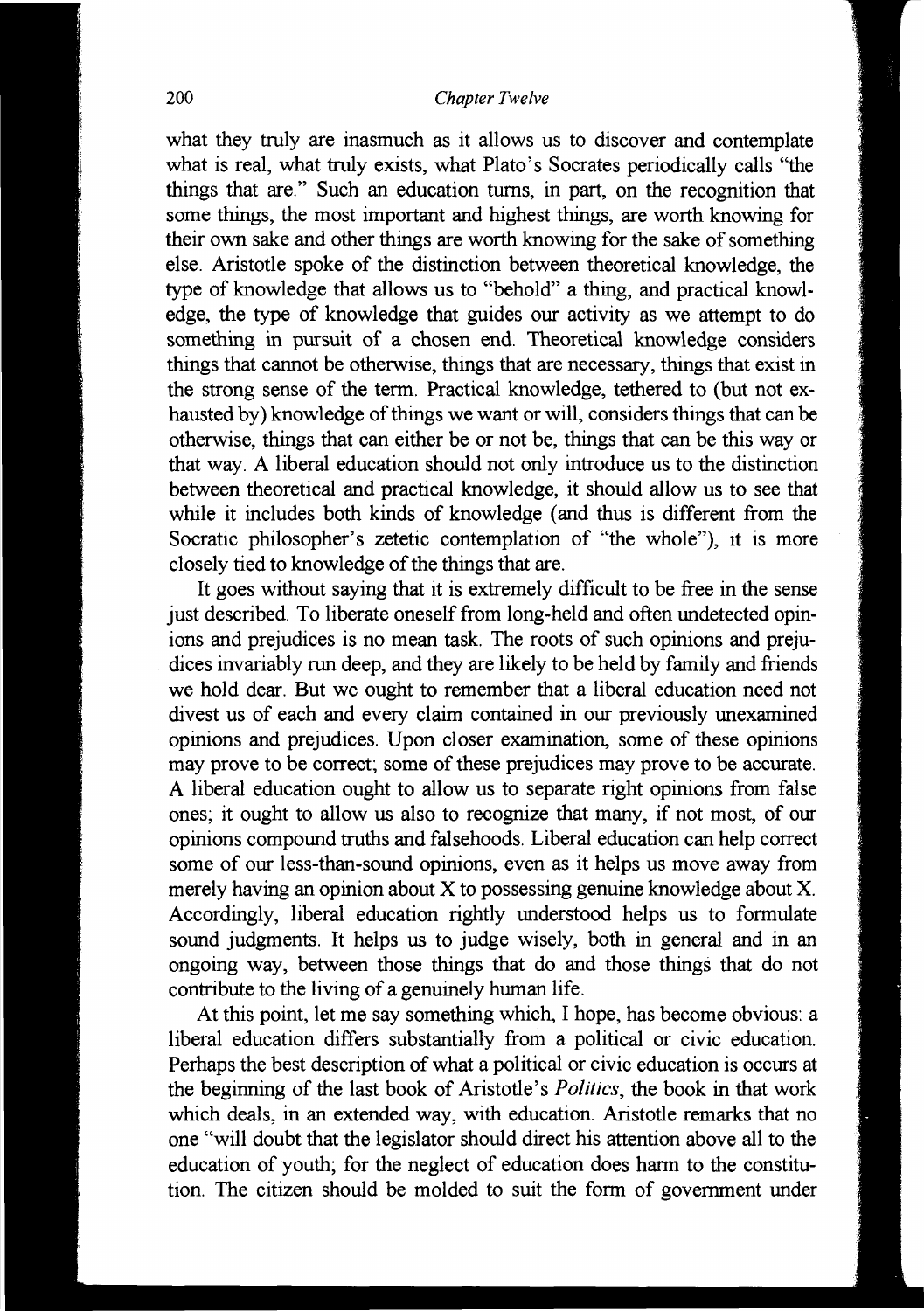#### The Place of Liberal Education in Higher Education

which he lives. For each government has a peculiar character which originally formed and which continues to preserve it. The character of democracy creates democracy, and the character of oligarchy creates oligarchy; and always the better the character, the better the government." Human beings may be born into a particular democracy or a particular oligarchy. But they are not by this very fact, to use Aristotle's word, "molded" or formed as citizens who possess the requisite thoughts and habits needed to be good citizens of that particular democracy or that particular oligarchy. They stand in need, as Aristotle makes clear in several places in the Politics, of an education in the regime and of an education relative to the regime.

Citizens in a liberal democracy especially need to undergo a political education. Liberal democracies such as America are regimes that hold forth the challenge of self-government, a challenge Lincoln famously spoke of in his moving description of America as a government "of the people, by the people, and for the people." Our liberal democracy needs informed citizens who know more than what the various branches of government are and what each branch can legitimately do—though, it undoubtedly needs citizens who know this. It needs citizens who have cultivated the habits of heart and mind that are needed to sustain the health and well-being of our experiment in selfgovernment. Recognition of this fact occurs again and again in the writings of the Founders. George Washington punctuates this point in his "Farewell" Address." And Thomas Jefferson makes this point when he observes that whenever "the people are well-informed, they can be trusted with their own government" and when he advises to "educate and inform the whole mass of people . . . [since] they are the only sure reliance for the preservation of our liberty."

Although different than a political education, a liberal education can, in some instances, complement a citizen's political education. I mentioned earlier that Aristotle speaks of the need for some citizens to gain an education relative to the regime. Through the pedagogy it advances in its laws and its distinctive way of life, a regime seeks to form a certain type of citizen: a democracy seeks to bring into existence a democrat and a communist state seeks to bring into existence a communist, and so forth. Yet each of these regimes carries within it the potential seeds of its own destruction. Each is powerfully tempted to take the thing it values most, be it equality and individual freedom or party and state lovalty, and radicalize this thing to the point that it eventually destroys the regime. What is needed, again at least in some of the regime's better citizens, is an appreciation of the need to talk up, in a sober and prudent way, those virtues that run counter to the regime's dominant tendencies.

For this reason, in a democracy such as America, citizens are needed who appreciate, and can articulate, the salutary role that extra-democratic and aristocratic virtues can play in a liberal democracy. This is the point John

s "the n that 1g for ething e the nowlto do siders xist in ot excan be vay or nction e that m the more sense l opinprejufriends ed not mined *inions* curate. 1 false of our correct  $y$  from  $out X$ . mulate in an do not

iplate

 $i$ ous:  $a$ cation. :curs at it work that no 1 to the mstitut under

201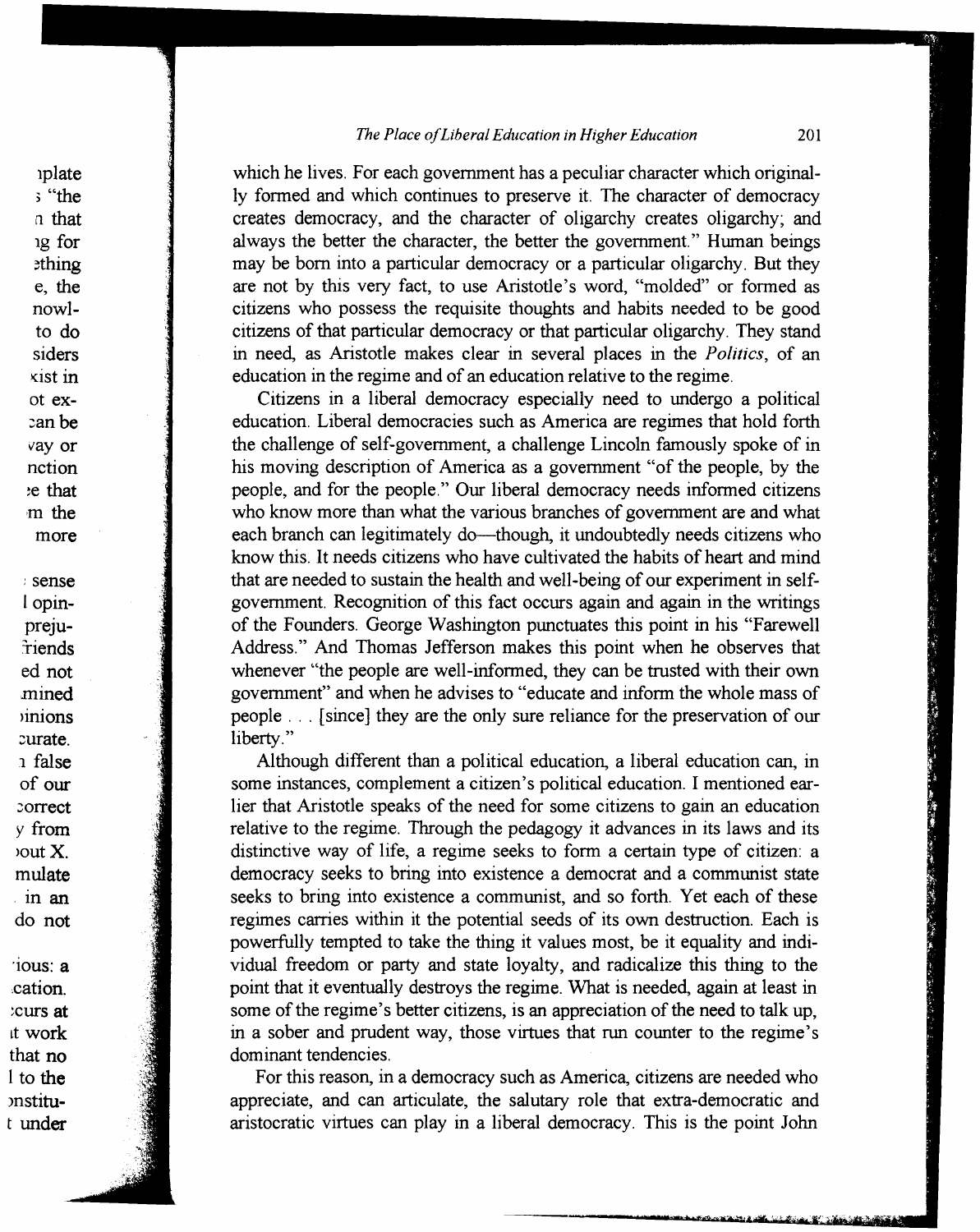Adams indirectly makes in his October 11, 1798 letter to the Massachusetts militia. Adams there states that "avarice, ambition, revenge, or gallantry, would break the strongest cords of our Constitution as a whale goes through a net. Our Constitution was made only for a moral and religious people. It is wholly inadequate to the government of any other." Tocqueville makes a similar point through his famous remark that compared to their European cousins Americans are extraordinarily non-philosophic, perhaps even unphilosophic. Tocqueville further hints that this lack of philosophic zeal helps explain why Americans are politically able to bring together two things that their European forbearers insist do not go together: the spirit of liberty and the spirit of religion. By making these two points explicit, Tocqueville intimates that part of our nation's political health rests on the existence of a necessarily small group of civically *and* liberally educated Americans, a group perhaps akin to those whom Jefferson called "the natural aristocracy . . . the most precious gift of nature for the instruction, the trusts, and government of society." Having a genuine liberal education in addition to a civic education, such Americans would be in a position to recognize that the spirit of modern liberty and the spirit of religion theoretically pull in different directions *and* that great care must be taken to preserve the politically innervating tension that, when well-managed, can exist between these two things. In the  $20<sup>th</sup>$  century, liberally educated men as diverse as the German Jewish emigre Leo Strauss and the Jesuit priest John Courtney Murray reminded American democracy of this important lesson. Keeping with the noble spirit of liberal education, I would be remiss if I did not mention what I can here only point out. While liberal education can complement a citizen's political education, the former can also call into question many of the latter's central claims, e.g., the self-sufficiency of the regime and political life, the justice contained in the regime's laws, and the adequacy and solidity of the kind of virtue political life instills in human beings.

But let me return to the expressed theme of this essay, the relation of liberal education to contemporary higher education. At present, American institutions of higher education routinely stress the importance of learning useful or practical things, things that will make us employable or prepare us to live in the so-called real world. On some level, this is understandable. To begin with the most crude of reasons, a college or university education in America costs a great deal of money. We should not be wholly surprised that students, parents, and banking institutions in our commercial republic want some assurance that they will see a return on their "educational investment." This partially explains why so many once small liberal arts colleges have become what are euphemistically now called comprehensive colleges. As more and more paying students have expressed an interest in learning a vocation at college, institutions of higher education have responded by expressing their willingness to expand students' pro-choice options in the name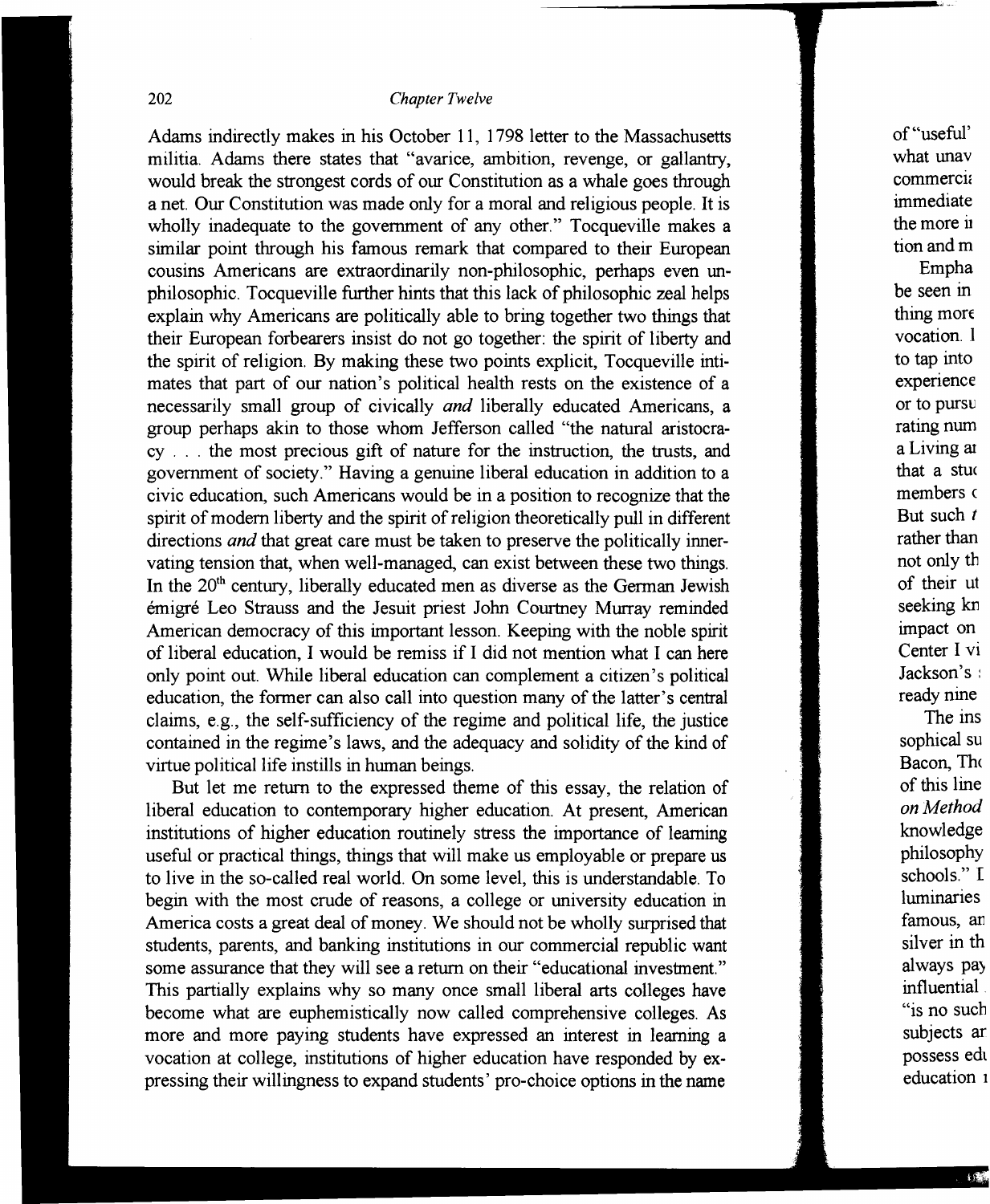#### The Place of Liberal Education in Higher Education

achusetts zallantry. s through ople. It is makes a European even unreal helps ings that berty and ville intience of a ericans. a aristocrausts, and lition to a te that the i different lly innervo things. an Jewish reminded ble spirit can here s political s central he justice le kind of elation of

American f learning prepare us dable. To ucation in prised that ablic want /estment." eges have lleges. As learning a led by exthe name

of "useful" pre-professional programs and majors. Perhaps this drift is somewhat unavoidable in a large, liberal democracy such as ours; perhaps large commercial republics such as ours are inevitably driven to push the less immediately felt, rarified concerns of a liberal education aside in the name of the more immediately felt democratic and pragmatic concerns of mass education and mass enlightenment.

Emphasis on the alleged need for higher education to be useful can also be seen in the effort to relate one's college or university education to something more elevated and less crass than the pursuit of a degreed, professional vocation. I have in mind the increased tendency of colleges and universities to tap into the idealism of young people by offering them the opportunity to experience life in what are commonly called "Living and Learning Centers" or to pursue majors that will prepare them to take posts in one of the proliferating numbers of NGOs. I want to be clear; the work that students may do in a Living and Learning Center may benefit many, many people. And the good that a student learns to do in a class that trains them to be responsible members of "the global community" might well be deserving of our praise. But such *training* focuses a student's attention on the importance of doing rather than thinking and knowing. Such training encourages students to view not only their education in terms of its utility, but, also, themselves in terms of their utility. It begs them to see themselves not so much as students seeking knowledge, but as future agents of change who will soon have an impact on the world. I note in passing that the first Living and Learning Center I visited was holding a social for faculty members in which Michael Jackson's saccharine "Heal the World," a song which at that point was already nine years old, was played over and over.

The insistence that university education be useful found powerful philosophical support in the writings of early modern philosophers such as Francis Bacon, Thomas Hobbes, and John Locke. Rene Descartes captured the thrust of this line of thought when he announced at the beginning of his *Discourse* on Method that he vowed to direct his intellectual energies towards "gaining" knowledge which would be very useful in life, and of discovering a practical philosophy which might replace the speculative philosophy taught in the schools." Descartes' maxim found a welcome home in America. American luminaries have long stressed the utility of education. Benjamin Franklin is famous, among other things, for saying "genius without education is like silver in the mine." But he also preached that "an investment in knowledge always pays the best interest." Similarly, John Dewey, arguably the most influential American theorist of education, unapologetically trumpeted there "is no such thing as educational value in the abstract. The notion that some subjects and methods and that acquaintance with certain facts and truths possess educational value in and of themselves is the reason why traditional education reduced the material of education so largely to a diet of predi-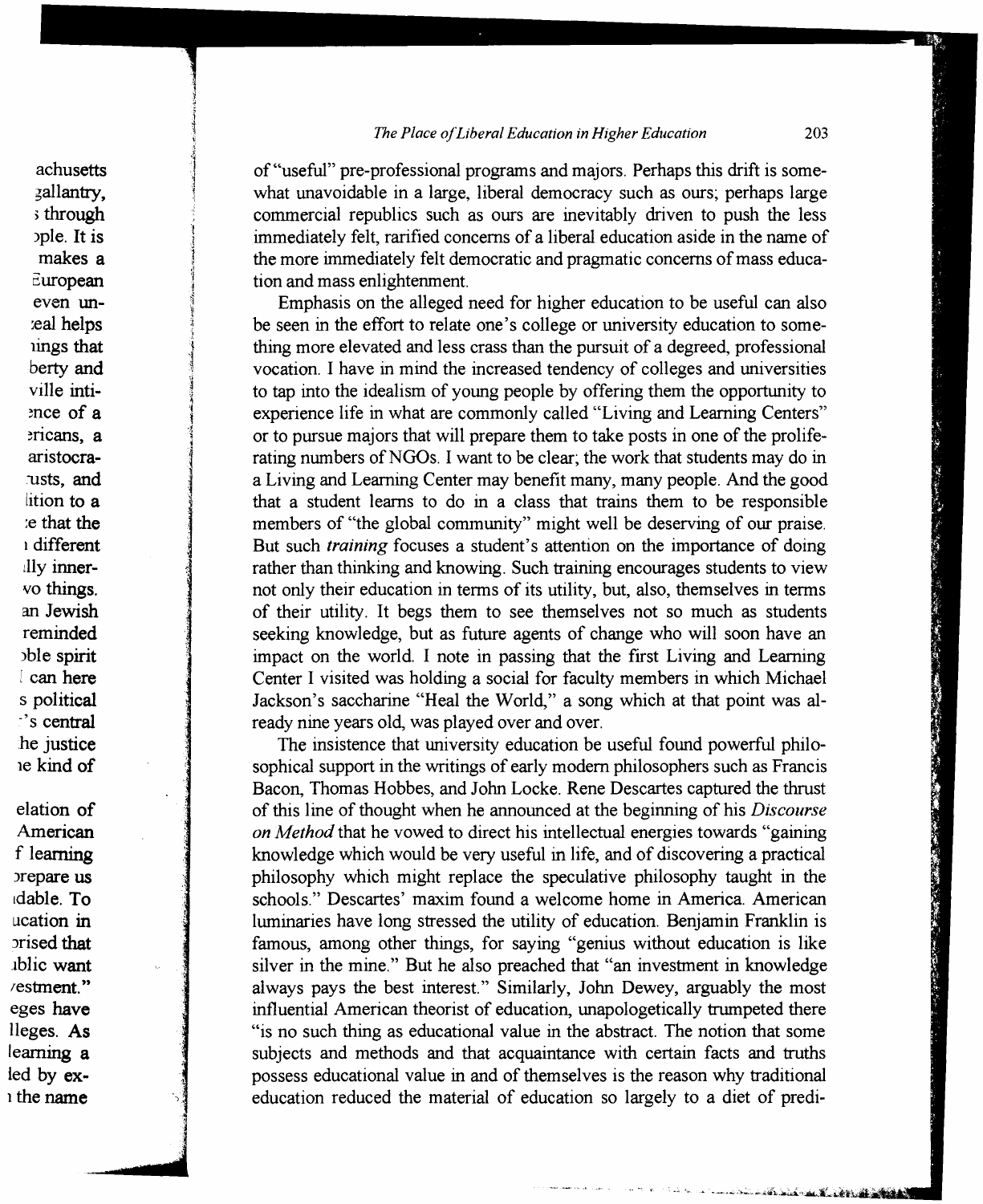gested materials." More recently, E.D. Hirsch tried to persuade us of the importance of getting an education in "cultural literacy," a broadly shared body of purportedly culturally relevant reference points that allegedly could be used to bind the American people together.

Judged by these standards, a liberal education seems pretty useless. I will quote Aristotle one last time. Drawing a distinction between a useful and a liberal education, he states that there "can be no doubt that children should be taught those useful things which are really necessary, but not all useful things; for occupations are divided into liberal and illiberal; young children should be imparted only such kinds of knowledge as will be useful to them without vulgarizing them. And any occupation, art, or science, which makes the body or soul or mind of the freeman less fit for the practice or exercise of virtue, is vulgar." I have yet to see a job advertisement that reads "entry level liberally educated person wanted, competitive salary and benefits." What is more, in my experience, most students tend to think that Socrates' words about the *eidos* and the realm outside the cave and Augustine's words about the transcendent and eternal city of God speak of worlds far less real than the workaday world they anxiously plan on entering after graduation---some of my students' cases, less real than the cyber-status-world they obsessively check on their iPhones.

Yet it would be a mistake to think that a liberal education has no connection to a practical or useful education, to the kind of education that helps us do things, even do things well. We have already noted the connection that can exist between a liberal education and a civic or political education. But it must also be pointed out that a liberal education regularly has to make use of many things that we learn through other forms of education. A liberal education requires students to possess a host of useful-and often hard-to-develop-skills and proficiencies. Students who undertake a liberal education must be able to read well; they must be able to speak well; they must be able to write well; they must be able to think well; they must be able to argue well; they might even need to be able to read foreign languages such as French, Italian, German, Latin, Hebrew, and Greek well. Being able to read Aquinas in Latin or Aristophanes in Greek is neither identical to, nor a substitute for, a genuinely liberal education. Knowing Greek or Latin does not, contrary to some puffed-up classicists' claims, miraculously make someone liberally educated. However, it can help one acquire a liberal education. By contemporary higher education standards, a liberal education may be useless, but it could not occur unless we had already learned a number of useful and valuable things.

The halls of contemporary higher education also place great emphasis on original academic research. For example, one of the more chi-chi academic trends peddled at today's colleges and universities encourages precocious and ambitious undergraduate students to engage in "faculty-mentored original researo *Democrac.*  present-da cratic liter apt to be' Under sue their thou education like one o gling asst to know i to the sta dissertation study.

Apart tions real to ask the scholarly of this th easily the does-ou own sake possess r *scientia).*  Xenopho to ply his afterlife, otherstenced tc Athens. all, one or mispl: avant-ga desire to be a haz; be categ< chean er tweak "t Liber sion-ridc placed a: within tl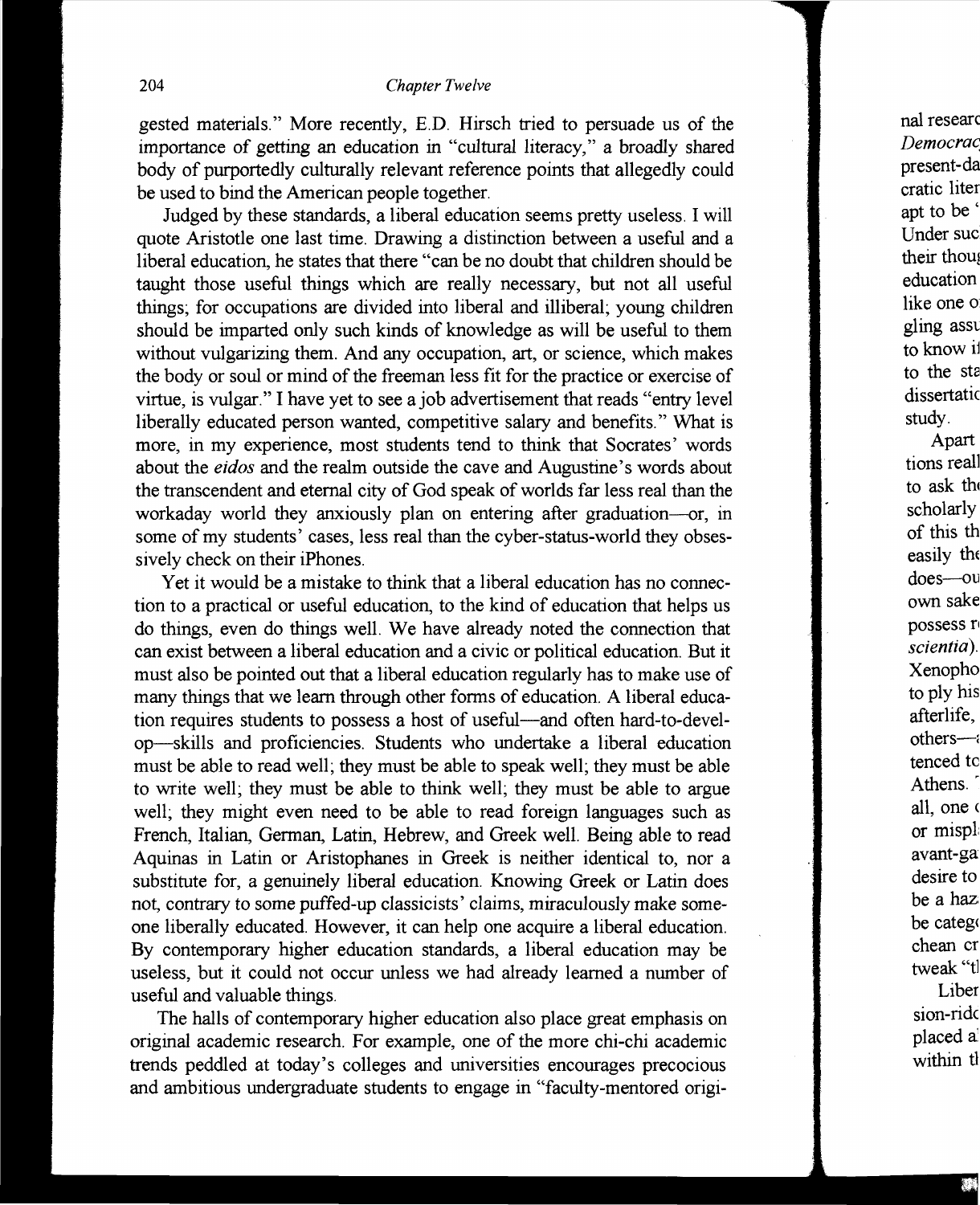#### *The Place of Liberal Education in Higher Education* 205

of the shared could . I will and a 1uld be useful 1ildren ) them makes cise of y level Vhat is words :; about 1an the -or, in obses-

onnecelps us on that . But it use of educa--develucation be able argue 1ch as o read , nor a i does ~someation. ay be per of sis on demic cious

origi-

rd

nal research projects." Like he did with so many other things, Tocqueville, in *Democracy in America,* presciently described the psychic motive behind this present-day desire to stand out or to be "original." In his discussion of democratic literature, he notes that "the mind" of a writer in a democratic age is apt to be "unattached to that of his fellows by tradition or common habits." Under such conditions, the "object of authors" increasingly will be to express their thoughts in ways that "astonish." The belief that a college or university education should push us to be creatively original or to stand out on display like one of Don Draper's slick marketing campaigns runs from the mindboggling assumption that uniformed, fresh-faced undergraduates know enough to know if their research is original, let alone produce "original" research, up to the standard claim made by Ph.D. programs that a doctoral student's dissertation should make an original contribution to their specialized field of study.

Apart from the question of how original each of these purported contributions really is, awareness of this thing called liberal education should prod us to ask the more important and fundamental question whether academic or scholarly originality is unquestionably desirable in the first place. Awareness of this thing called liberal education ought to prod us to reflect upon how easily the desire for academic or scholarly originality can—and too often does-outstrip the student's or teacher's desire to pursue knowledge for its own sake. By any measure, it is easier to stand out than it is to cultivate and possess real knowledge. Knowledge literally speaks of a knowing with *(conscientia*). Knowledge stands with, not apart, it requires relation, not isolation. Xenophon's *Symposium* reports that while Socrates was known occasionally to ply his trade while dancing alone, Plato's *Apology* relates that *if* there is an afterlife, Socrates plans on continuing his practice of dialectically engaging others-a jarring claim given that he says this after having just been sentenced to death for dialectically engaging the most notable young citizens of Athens. That we come to acquire knowledge by standing with others is, after all, one of the reasons why we have schools. There is something misguided or misplaced in our pursuit of academic originality and our celebration of avant-garde academics. To be fair, there is reason to think that the academic desire to stand out is not simply a late modern phenomenon. It very well may be a hazard that comes with the territory. Shakespeare, whose plays cannot be categorized as sterling examples of either democratic literature or Nietzschean creative expression, memorably has his Jacques, in *As You Like It,*  tweak "the scholar's melancholy, which is emulation."

Liberal education, as I have tried to intimate, necessarily occupies a tension-ridden place in human life. It occupies a tension-ridden place when placed alongside other forms of education. It occupies a tension-ridden place within the distinctive, educational society that is the college or university.